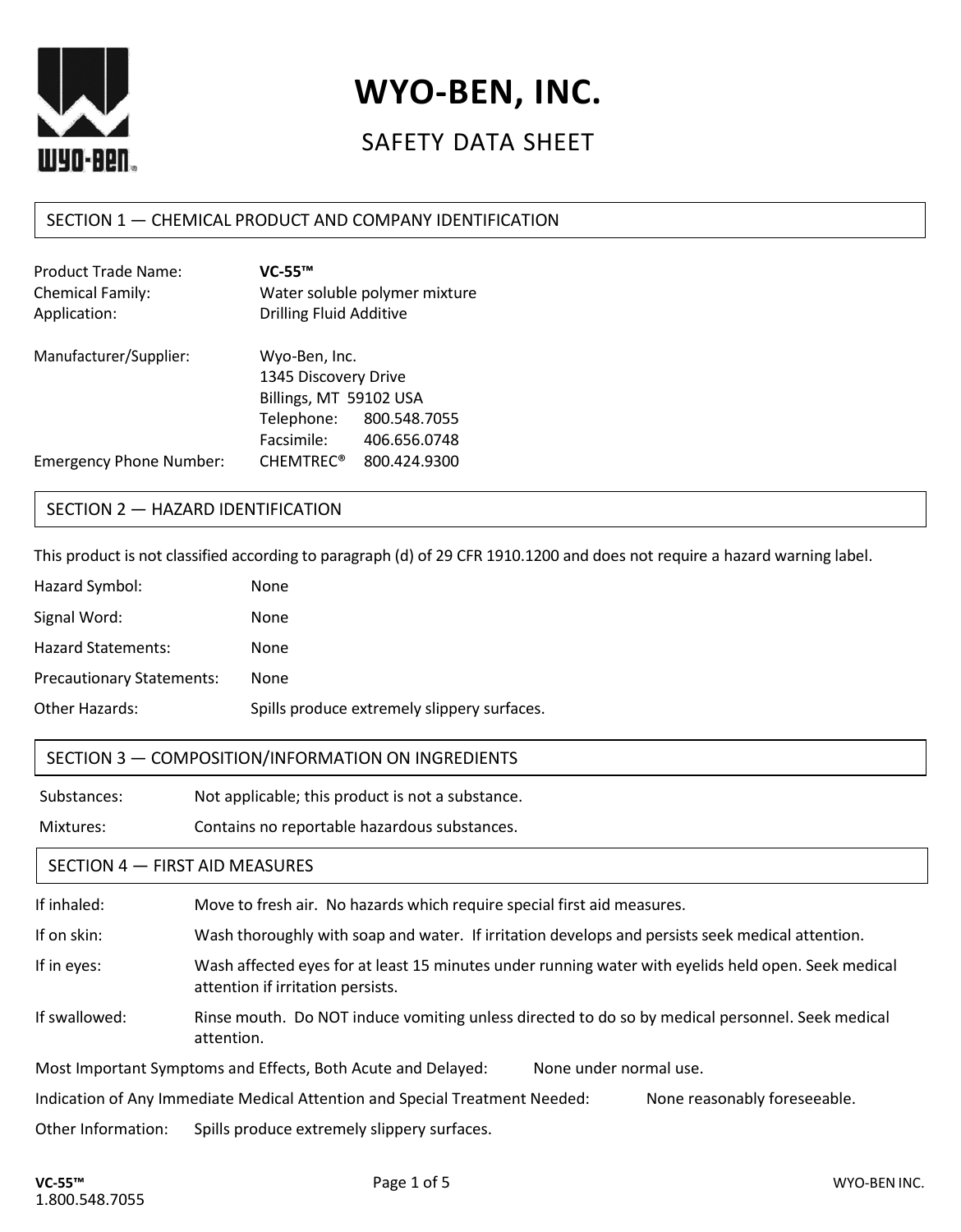## SECTION 5 — FIRE FIGHTING MEASURES

| Fire Extinguishing Media:              | Use water spray, foam, dry chemical or carbon dioxide                                                                        |
|----------------------------------------|------------------------------------------------------------------------------------------------------------------------------|
| Unsuitable Extinguishing Media:        | None                                                                                                                         |
| <b>Thermal Decomposition Products:</b> | Oxides of carbon ( $CO_x$ ) and nitrogen ( $NO_x$ ).                                                                         |
|                                        | Special Protective Equipment for Firefighters: Wear self-contained breathing apparatus (SCBA) for firefighting if necessary. |
| <b>Special Exposure Hazards:</b>       | CAUTION! Spills are extremely slippery.                                                                                      |
| Other information:                     | Will not burn until water in product is evaporated.                                                                          |
| <b>NFPA Rating:</b>                    | Health = 0, Flammability = 0, Reactivity = 0                                                                                 |

## SECTION 6 — ACCIDENTAL RELEASE MEASURES

| <b>Personal Precautionary Measures:</b>      | No special precautions required. Spills produce extremely slippery surfaces.<br>Wear appropriate PPE (see Sec. 8).<br>Keep people away from spills and leaks                                           |
|----------------------------------------------|--------------------------------------------------------------------------------------------------------------------------------------------------------------------------------------------------------|
| <b>Environmental Precautionary Measures:</b> | Do not allow product to contaminate drains or surface water systems.                                                                                                                                   |
| Procedure for Cleaning/Absorption:           | Do not flush with water. Soak up with inert absorbent material. Sweep up<br>absorbent material and place in suitable, closed containers for disposal. After<br>cleaning, flush away traces with water. |

## Handling General advice: Spills produce extremely slippery surfaces. Use appropriate PPE. Storage General advice: Store in unopened original containers in a cool and dry place. Freezing temperatures with SECTION 7 — HANDLING AND STORAGE

## affect physical condition and may damage this material. Keep container closed when not in use.

## SECTION 8 — EXPOSURE CONTROLS/PERSONAL PROTECTION

| <b>Control Parameters</b><br><b>Occupational Exposure Limits:</b> | <b>None</b>                                                                                                                                                                                                    |
|-------------------------------------------------------------------|----------------------------------------------------------------------------------------------------------------------------------------------------------------------------------------------------------------|
| Personal protective equipment<br>Respiratory protection:          | No personal respiratory protective equipment normally required except in case of aerosol<br>formation.                                                                                                         |
| Hand protection:                                                  | Chemical resistant protective gloves                                                                                                                                                                           |
| Eye protection:                                                   | Safety glasses with side-shields.                                                                                                                                                                              |
| Skin/Body protection:                                             | Work clothes protecting arms, legs and body. Chemical resistant apron or protective suit<br>if splashing or repeated contact with solution is likely.                                                          |
|                                                                   | General safety and hygiene measures: Use appropriate exhaust if misting occurs. Natural ventilation is adequate in absence of<br>mists. Handle in accordance with good industrial hygiene and safety practice. |
| <b>Environmental Exposure Controls:</b>                           | Do not allow discharge of product into environment. Do not flush into surface water.                                                                                                                           |
|                                                                   |                                                                                                                                                                                                                |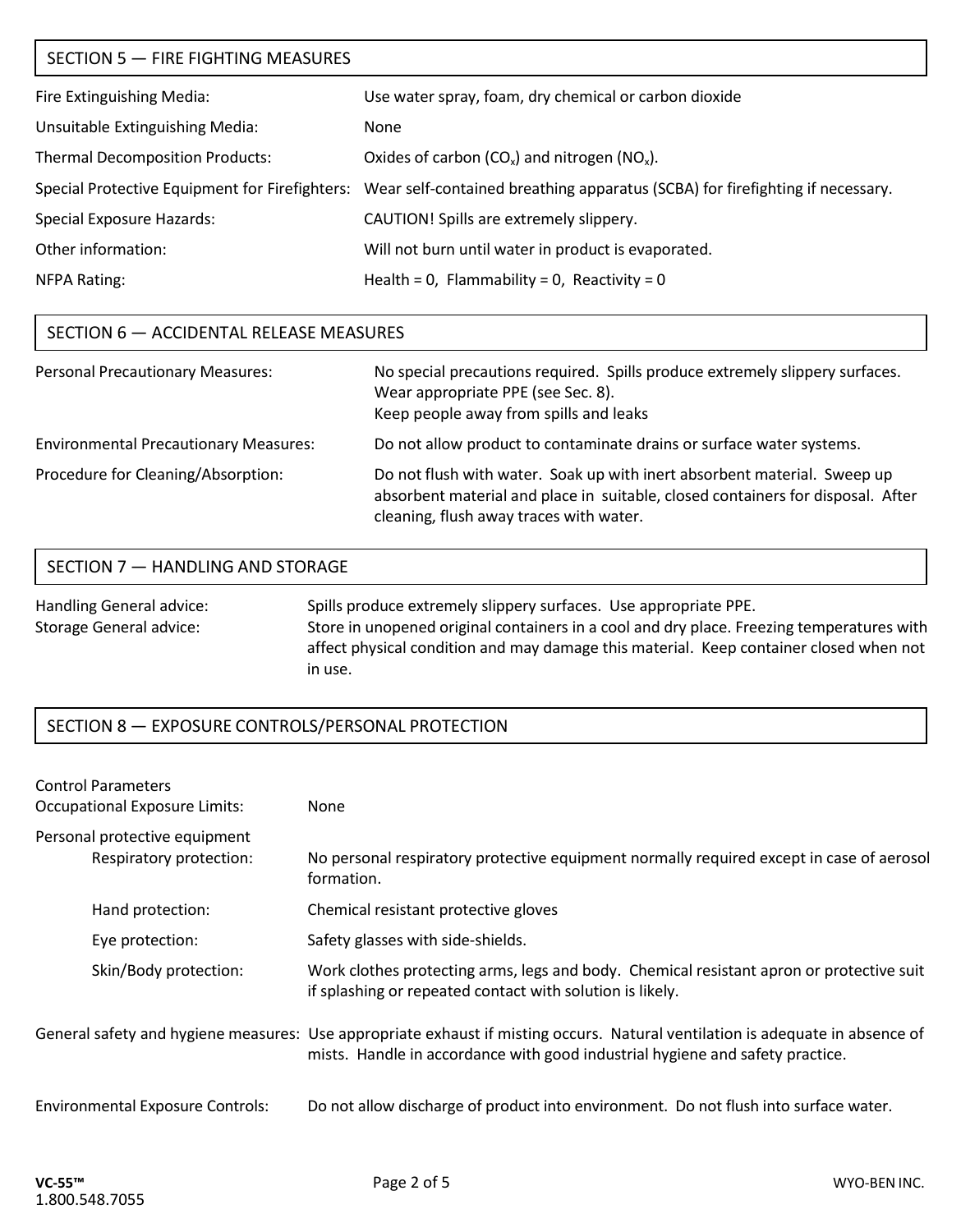## SECTION 9 — PHYSICAL AND CHEMICAL PROPERTIES

| Physical State:                                 | liquid                                                        |
|-------------------------------------------------|---------------------------------------------------------------|
| Color:                                          | Clear to slightly yellow                                      |
| Odor:                                           | slight                                                        |
| pH:                                             | $6-9$                                                         |
| <b>Relative Density:</b>                        | $1.0 - 1.4$                                                   |
| Boiling Point (°F / °C):                        | 212/100                                                       |
| Melting Point / Freezing Point (°F / °C):       | < 32 / < 0                                                    |
| Vapor Pressure @ 20 C (mmHg):                   | 2.3 kPa @ 20°C                                                |
| Vapor Density (Air=1):                          | Equivalent to water ( $\degree$ 0.8 g/l)                      |
| <b>Percent Volatiles:</b>                       | Not determined                                                |
| Evaporation Rate (Butyl Acetate=1):             | Not applicable                                                |
| Solubility:                                     | Completely miscible in water                                  |
| Partition coefficient:                          | $^{\sim}$ 0                                                   |
| Flash Point ( ${}^{\circ}$ F / ${}^{\circ}$ C): | Not applicable. Does not flash.                               |
| Flash Point Method:                             | Not applicable                                                |
| Autoignition Temperature (°F / °C):             | Does not autoignite (based on chemical structure).            |
| Flammability (solid/gas):                       | Not applicable                                                |
| Flammability/Explosive Limits:                  | Not expected to be explosive based on the chemical structure. |
| Decomposition temperature (°F / °C):            | >212 / >100                                                   |
| <b>Oxidizing Properties:</b>                    | Not expected to be oxidizing based on the chemical structure. |

## SECTION 10 — STABILITY AND REACTIVITY

| Reactivity:                              | None known                                                                   |
|------------------------------------------|------------------------------------------------------------------------------|
| <b>Stability Data:</b>                   | Stable under normal conditions                                               |
| <b>Hazardous Reactions:</b>              | No dangerous reactions known under conditions of normal use.                 |
| Conditions to Avoid:                     | Protect from frost, heat and sunlight                                        |
| Incompatibility (Materials to Avoid):    | None known.                                                                  |
| <b>Hazardous Decomposition Products:</b> | Thermal decomposition may produce oxides of carbon (COx) and nitrogen (NOx). |

## SECTION 11 — TOXICOLOGICAL INFORMATION

| Primary Routes of Exposure:   | Skin and eye contact.                |
|-------------------------------|--------------------------------------|
| Acute Toxicity:               | No known acute toxicity              |
| <b>Acute Oral Toxicity:</b>   | LD50/Rat $>$ 5,000 mg/kg (Estimated) |
| <b>Acute Dermal Toxicity:</b> | LD50/Rat $>$ 5,000 mg/kg (Estimated) |

**VC-55™** Page 3 of 5 1.800.548.7055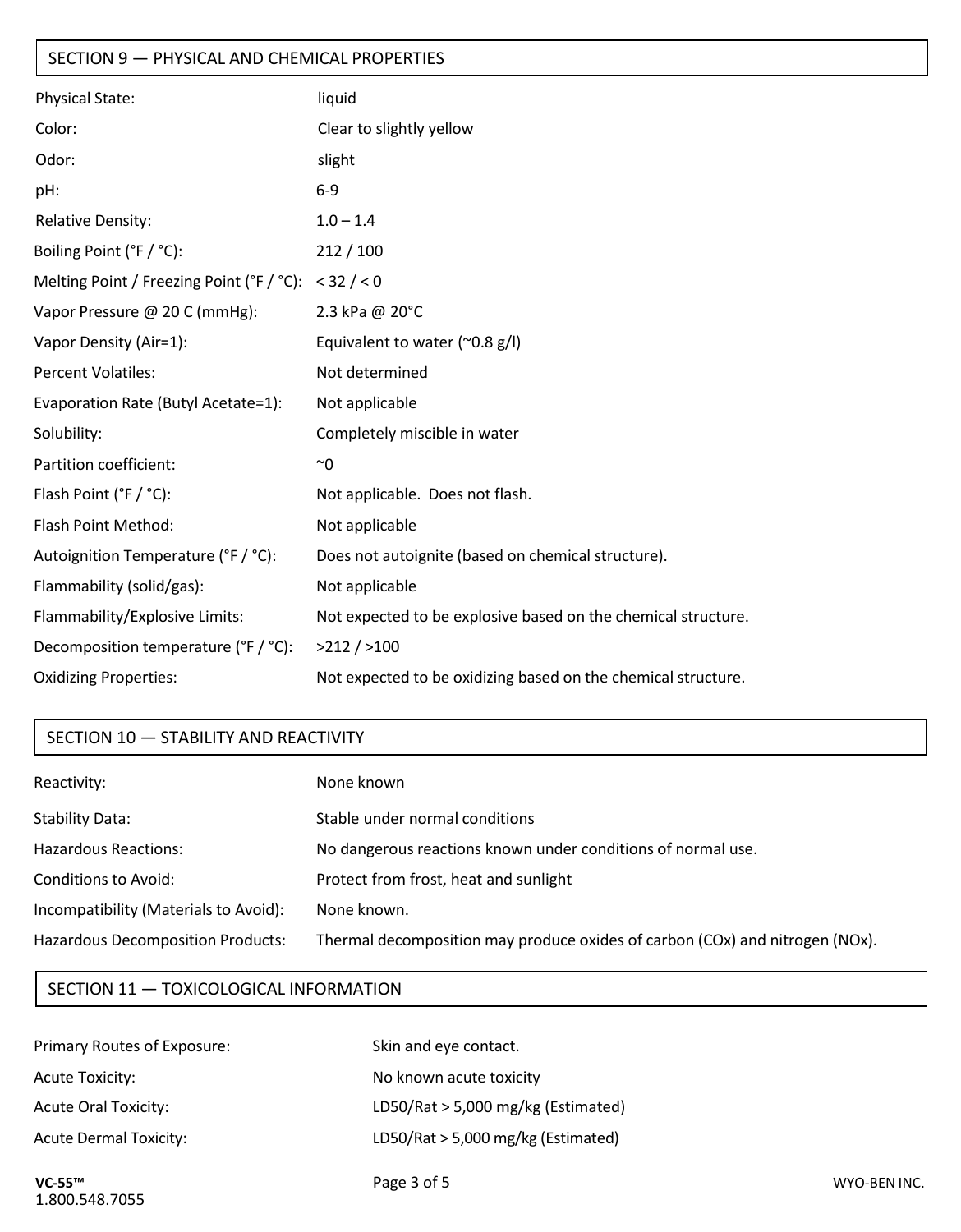| <b>Acute Inhalation Toxicity:</b> | Testing by the inhalation route is inappropriate because exposure in humans via<br>inhalation is unlikely because the substance has no vapor pressure and there is<br>practically no exposure to inhalable aerosols. |
|-----------------------------------|----------------------------------------------------------------------------------------------------------------------------------------------------------------------------------------------------------------------|
| Skin Corrosion / Irritation:      | By analogy with similar products, this product is not expected to be irritating.                                                                                                                                     |
| Serious eye damage/irritation:    | By analogy with similar products, this product is not expected to be irritating.                                                                                                                                     |
| Respiratory / Skin Sensitization: | By analogy with similar products, this product is not expected to be sensitizing.                                                                                                                                    |
| Mutagenicity:                     | By analogy with similar products, this product is not expected to be mutagenic.                                                                                                                                      |
| Carcinogenicity:                  | By analogy with similar products, this product is not expected to be carcinogenic.                                                                                                                                   |
| Reproductive toxicity:            | By analogy with similar products, this product is not expected to be toxic for<br>reproduction.                                                                                                                      |
| STOT - Single Exposure:           | No known effects.                                                                                                                                                                                                    |
| STOT - Repeated Exposure:         | No known effects.                                                                                                                                                                                                    |
| <b>Aspiration Hazard:</b>         | No Hazards resulting from the material as supplied.                                                                                                                                                                  |

## SECTION 12 — ECOLOGICAL INFORMATION

## Ecotoxicological Information

| <b>Acute Fish Toxicity:</b>              | LC50/Fish /96 hours > 100 mg/l (Estimated)    |
|------------------------------------------|-----------------------------------------------|
| Acute Invertebrate Toxicity:             | EC50/Daphnia /48 hours > 100 mg/l (Estimated) |
| <b>Acute Algae Toxicity:</b>             | IC50/ Algae / 72 hours > 100 mg/l (Estimated) |
| <b>Chronic Fish Toxicity:</b>            | No data available.                            |
| Chronic invertebrate Toxicity:           | No data available.                            |
| <b>Chronic Microorganism Toxicity:</b>   | No data available.                            |
| <b>Effects on Terrestrial Organisms:</b> | No known effects.                             |
| <b>Sediment Toxicology:</b>              | No data available.                            |
|                                          |                                               |

| Persistence/Degradability: | Not readily biodegradable              |
|----------------------------|----------------------------------------|
| Hydrolysis:                | Does not hydrolyze.                    |
| Photolysis:                | No data available.                     |
| Bioaccumulation:           | Does is not expected to bioaccumulate. |
| Mobility in Soil:          | No data available.                     |
|                            |                                        |

Other adverse effects: None known

## SECTION 13 — DISPOSAL CONSIDERATIONS

| Disposal Method:        | Dispose in accordance with federal, state and local regulations. Can be landfilled or incinerated                                                                             |
|-------------------------|-------------------------------------------------------------------------------------------------------------------------------------------------------------------------------|
| when in                 | compliance with local regulations.                                                                                                                                            |
| Contaminated Packaging: | Rinse empty containers with water and use rinse water to prepare additional working<br>solutions. Dispose containers in compliance with local, state and federal regulations. |